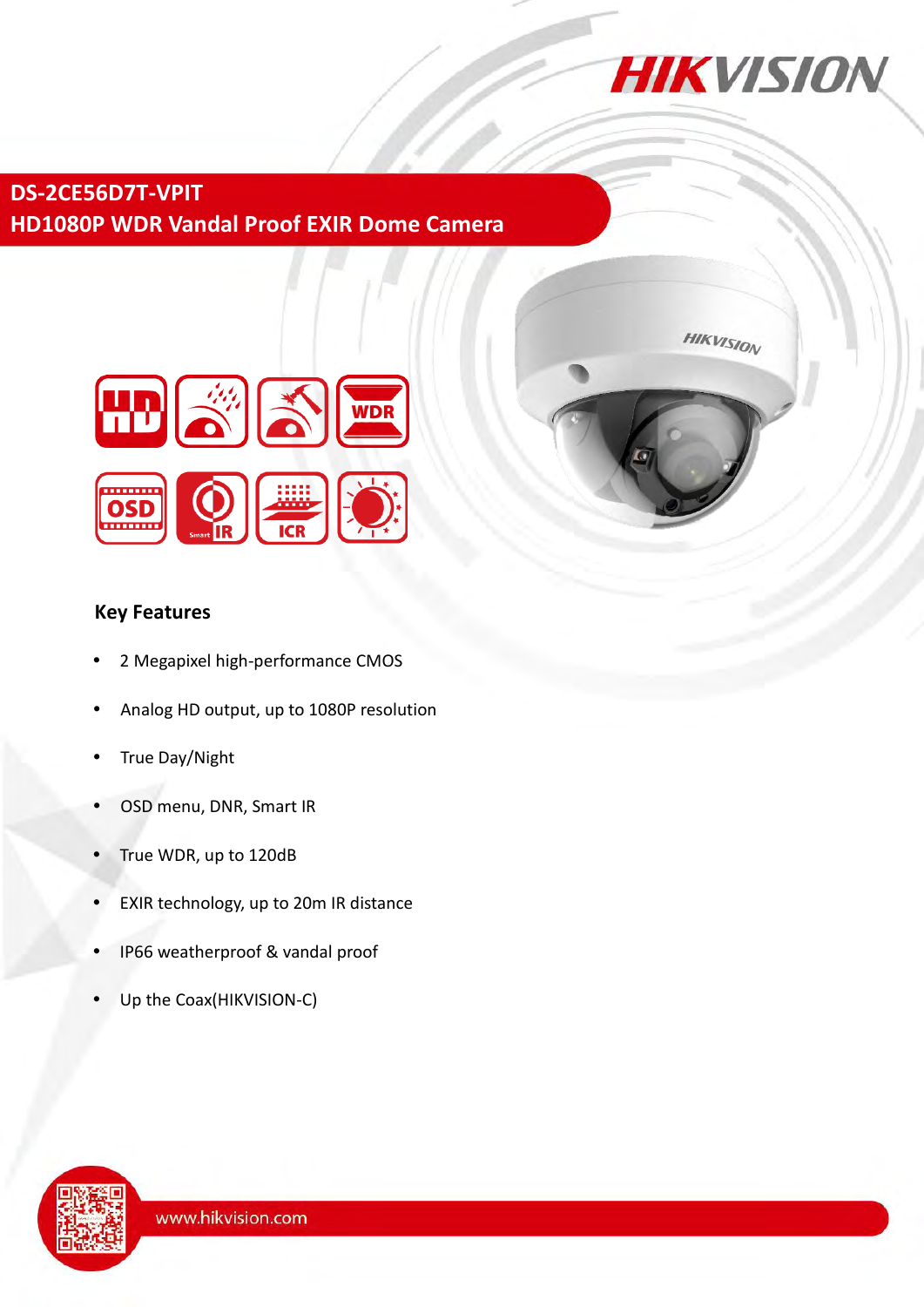

# **Specifications**

Ŗ

| Camera                      |                                                                         |
|-----------------------------|-------------------------------------------------------------------------|
| Image Sensor                | 2MP CMOS Image Sensor                                                   |
| Signal System               | PAL/NTSC                                                                |
| <b>Effective Pixels</b>     | 1928(H)*1088(V)                                                         |
| Min. illumination           | 0.01 Lux @ (F1.2, AGC ON), 0 Lux with IR                                |
| <b>Shutter Time</b>         | 1/25(1/30)s to 1/50,000s                                                |
| Lens                        | 2.8mm, 3.6mm, 6mm optional                                              |
|                             | Angle of View: 103°(2.8mm), 82.2°(3.6mm), 54°(6mm)                      |
| Lens Mount                  | M12                                                                     |
| Day & Night                 | ICR                                                                     |
| Angle Adjustment            | Pan: 0° - 340°; Tilt:0° - 75°; Rotate: 0° - 355°                        |
| Synchronization             | Internal Synchronization                                                |
| <b>WDR</b>                  | 120dB                                                                   |
| Video Frame Rate            | 1080p@25fps/1080p@30fps                                                 |
| HD Video Output             | 1 Analog HD output                                                      |
| S/N Ratio                   | >62dB                                                                   |
|                             |                                                                         |
| <b>Menu</b>                 |                                                                         |
| <b>AGC</b>                  | Support                                                                 |
| D/N Mode                    | Color/BW/SMART                                                          |
| <b>White Balance</b>        | ATW/ MWB                                                                |
| <b>BLC</b>                  | Support                                                                 |
| <b>Functions</b>            | Wide Dynamic Range, Digital noise reduction, Mirror, SMART IR           |
| <b>General</b>              |                                                                         |
| <b>Operating Conditions</b> | -40 °C - 60 °C (-40 °F - 140 °F), Humidity 90% or less (non-condensing) |
| Power Supply                | 12 VDC $\pm$ 15%                                                        |
| Power Consumption           | Max. 5W                                                                 |
| Protection Level            | IP66                                                                    |
| IR Range                    | Up to 20m                                                               |
| <b>Impact Protection</b>    | IK10                                                                    |
| Communication               | Up the coax, Protocol: HIKVISION-C (TVI output)                         |
| Dimensions                  | φ111mm×82.5mm (φ0.43"×3.25")                                            |